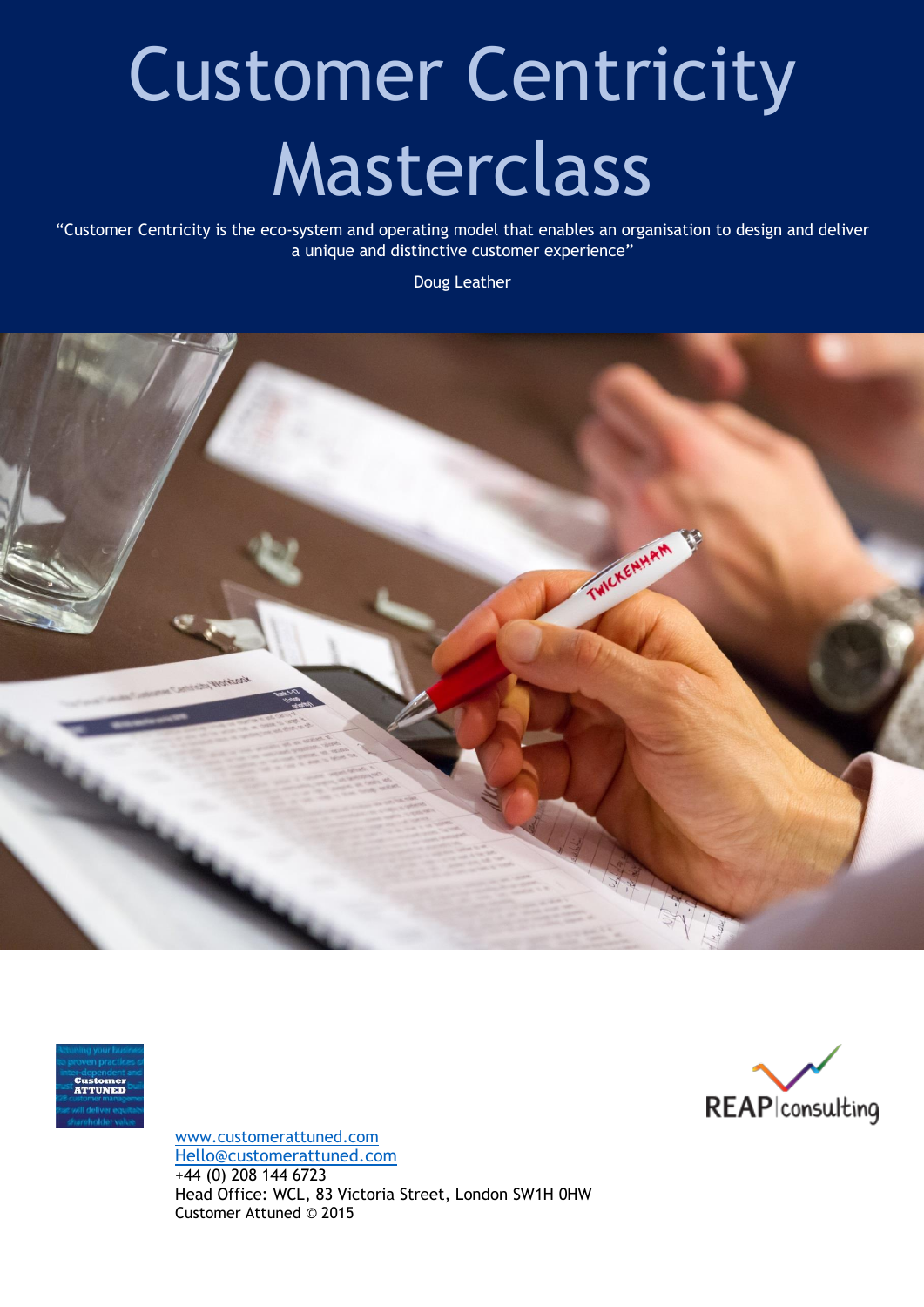

# Customer Centricity Masterclass



## **Introduction**

The world is undergoing rapid transformation in the economic, political, social and technological arenas.

In this tide of change and upheaval, customers are stepping into their power and making ever-increasing demands of business.

We would assert that building sustainable competitive advantage requires you to review your business models to ensure that the customer is central to its design.

This Masterclass will focus your team and stakeholders on what "customer centricity" means in B2B and how to put the customer more at the heart of what you do.

## Learning Outcomes

The programme will help your team gain:

- A deep understanding of what customercentricity really is and why it is missioncritical for any organisation wanting to deliver sustainable and superior business performance
- A holistic view of the inherent complexity of customer-centricity and the business model required for an integrated, systems-thinking approach to overcome this complexity
- Insight into the opportunities and challenges in implementing customercentricity within your organisation and the capabilities that support and hinder the transformation required

## The Modules

There are 8 modules in the Masterclass, each including case studies, discussion and workshop exercises:

**Building and Leading the 21st**

#### **Century Organisation**

How can we learn and implement faster in this new environment? How do we get beyond product centric thinking?

- The 21<sup>st</sup> century organisation
- Defining customer-centricity
- "Outside-in" as a critical business philosophy

## **The Customer-Centric Organisational Blueprint® (CCOB)**

This module covers the vital importance of taking a systemic approach to customer management, which requires a framework to practically connect strategic objectives to the delivery of sustainable business performance.



It includes:

- Systems-thinking in the context of customer-centricity
- Bridging between business siloes
- Components of the CCOB

The next three modules refer to the "12 Golden Threads" of B2B customer management, a copy of which is given to each participant.



**12 GOLDEN THREADS** 

## **Markets Layer of the CCOB**

This module covers how customer centric B2B organisations go to market:

- Target Markets and Sectors
- Brand and Proposition
- Category Management
- Channel Management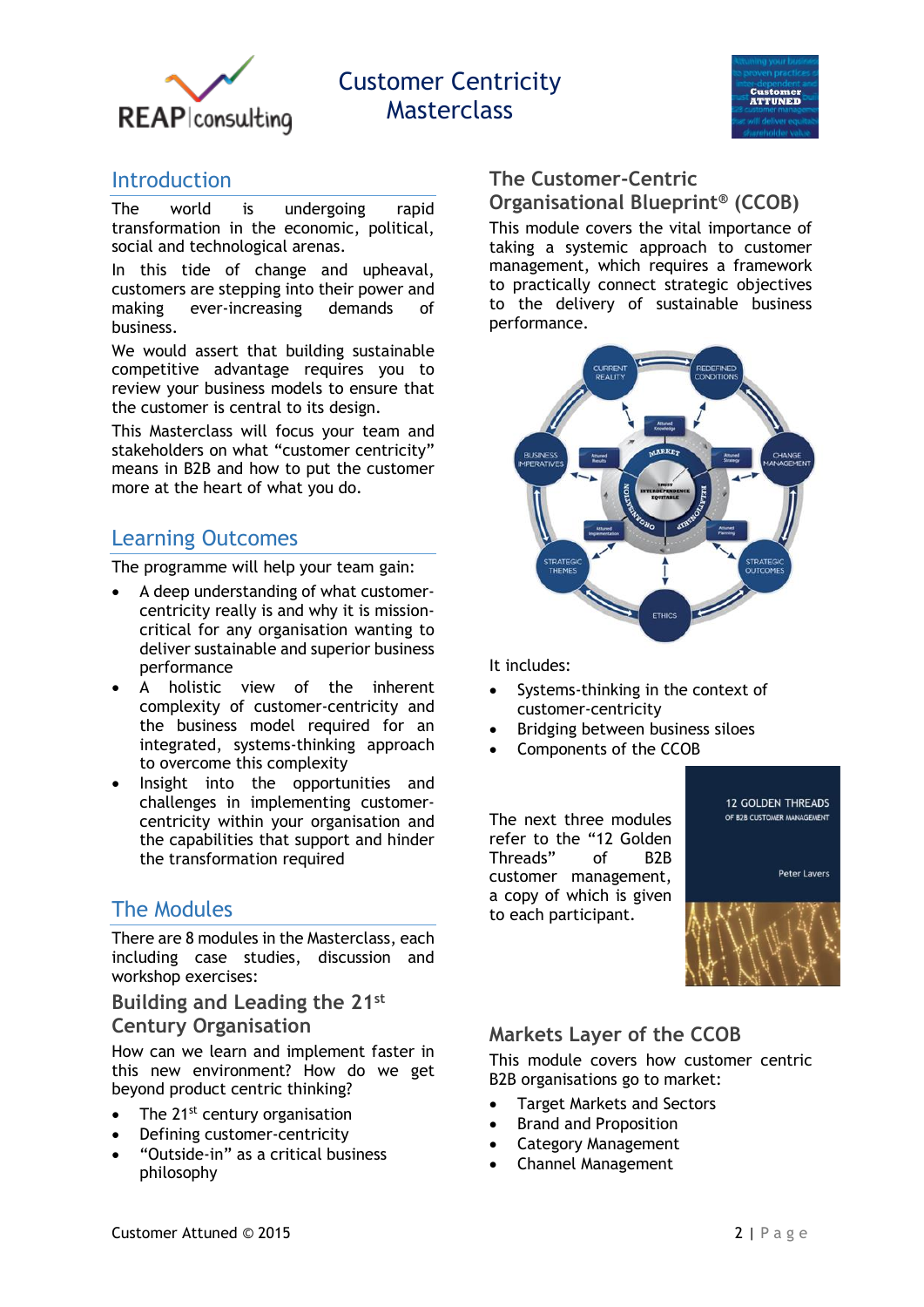

# Customer Centricity **Masterclass**



## **Customer Layer of the CCOB**

What's best practice in acquisition and retention?

- Hunting New Business
- Negotiating and Selling
- Relationship and Value Building (Farming)
- Key Account Management

#### **Organisation Layer of the CCOB**

How should we organise for success?

- Organisational Design
- People and Competencies
- Ways of Working
- Information and Technology



#### **Customer-Centric Strategy**

- The customer in your board room and in your corporate strategy
- The Chief Customer Officer (CCO) role
- Defining customer-centricity in your organisation

#### **The Transformational Journey**

- Transformational journey stages
- The principles of customer equity
- Business case approach

#### **Final Discussion & Debate**

Summarisation of insights, and discussion of "aha" moments from the day.



## Programme leader

The masterclass will be led by a Customer Attuned director, or by our South African Partner Doug Leather (2 day version only), with whom we co-created the programme.



Doug is an expert in customer-centricity, internationally known as a customer evangelist with multi-industry insights.

The Customer Attuned Programme Leaders and Facilitators are:

- Peter Lavers
- Mark Hollyoake
- Alan Thompson
- Ellie Luk
- Ben Tresham
- Prof. Merlin Stone
- Bob Watts

Please see [www.customerattuned.com](http://www.customerattuned.com/) for our biographies.

## Cost & Timings

The masterclass is designed to be delivered in-house over 2 days for up to 10 delegates.

Shorter sessions are also available.

The costs are:

- Full two day masterclass: £9,000 + VAT
- One day intensive session: £5,000 + VAT
- Half-day introduction to the principles of customer centricity: £2,500 + VAT

The costs quoted exclude travel & accommodation outside London and venue hire if an off-site location is required.

Larger audiences can be accommodated at additional cost, deploying facilitators from the Customer Attuned team (as above) – please ask!